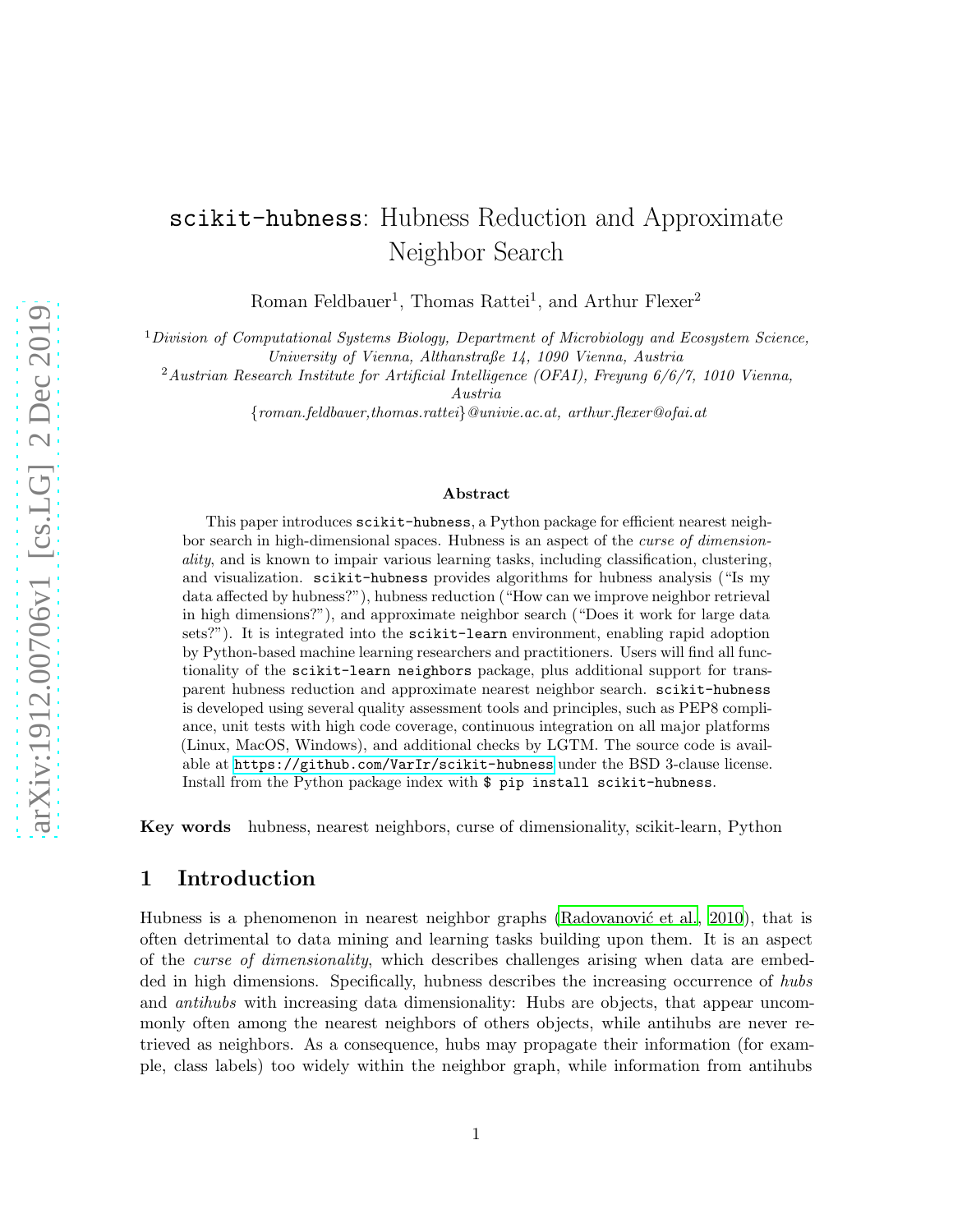is depleted. These semantically distorted graphs can reduce learning performance in vari-ous tasks, such as classification (Radovanović et al., [2010](#page-4-0)), clustering [\(Schnitzer and Flexer](#page-4-1), [2015](#page-4-1)), or visualization [\(Flexer](#page-4-2), [2015](#page-4-2)). Hubness is known to affect a variety of applied learning systems,causing—for instance—odd music recommendations [\(Schnitzer et al., 2012\)](#page-4-3), or improper transport mode detection [\(Feldbauer et al., 2018](#page-4-4)).

Multiple hubness reduction algorithms have been developed to mitigate these effects [\(Schnitzer et al., 2012;](#page-4-3) [Flexer and Schnitzer, 2013](#page-4-5); [Hara et](#page-4-6) al., [2015](#page-4-6), [2016](#page-4-7)). In a recent survey, we compared these algorithms exhaustively [\(Feldbauer and Flexer](#page-4-8), [2019](#page-4-8)), and developed approximate hubness reduction methods with linear time and memory complexity for the most successful algorithms [\(Feldbauer et al., 2018](#page-4-4)).

In this paper we describe scikit-hubness, which provides readily available, easy-to-use hubness analysis and reduction for both machine learning researchers and practitioners.

## 2 Software Development and Architecture

scikit-hubness is a Python package built upon the SciPy stack [\(Virtanen et al.](#page-4-9), [2019](#page-4-9)) and scikit-learn [\(Pedregosa et al.](#page-4-10), [2011](#page-4-10)) with cross-platform support for Linux, MacOS, and Windows. It consists of three sub-packages, that are detailed in the sections below. Code style and API design is based on the guidelines of scikit-learn, with PEP 8 compliance, NumPy documentation format, and additional criteria, such as those tested by  $\text{LGTM}.$ <sup>[1](#page-1-0)</sup> Code development is aided by continuous integration on all three platforms, with an extensive set of tests covering nearly the complete code base. Source code, issue tracker, quickstart, and additional links are available at GitHub.[2](#page-1-1) The online documentation is available at Read the Docs.[3](#page-1-2)

#### 2.1 analysis: Hubness Analysis

The skhubness.analysis sub-package allows to determine, whether data is affected by hubness. This is often the first step in a user's workflow, allowing for quick assessment of potential improvements due to hubness reduction. The package provides several hubness measures, including long-proven ones, such as the k-occurrence skewness (Radovanović et al., [2010](#page-4-0)), as well as recently proposed measures, such as the Robin-Hood index [\(Feldbauer et al.,](#page-4-4) [2018](#page-4-4)).

#### 2.2 reduction: Hubness Reduction Algorithms

The skhubness.reduction sub-package provides hubness reduction algorithms. At the time of writing, the most successful methods [\(Feldbauer and Flexer, 2019](#page-4-8)) are available: mutual proximity, local scaling [\(Schnitzer et al.](#page-4-3), [2012](#page-4-3)), and DisSim<sup>Local</sup> [\(Hara et al., 2016](#page-4-7)). We implement both the exact methods (quadratic complexity), and their approximations (linear complexity, [Feldbauer et al.](#page-4-4), [2018](#page-4-4)). Neighbor graphs can be hubness-reduced directly with classes from this package, which may be especially useful for hubness-related research.

<span id="page-1-0"></span><sup>1</sup>Automated code analysis is performed by <https://lgtm.com/projects/g/VarIr/scikit-hubness/>.

 $^2\mathrm{Source}$ Source code, issue tracker, and additional links etc. can be found at <https://github.com/VarIr/scikit-hubness/>.

<span id="page-1-2"></span><span id="page-1-1"></span> $3$ Online documentation is available at  $https://scikit-hubness.read:<sub>0</sub>/$ .</sub>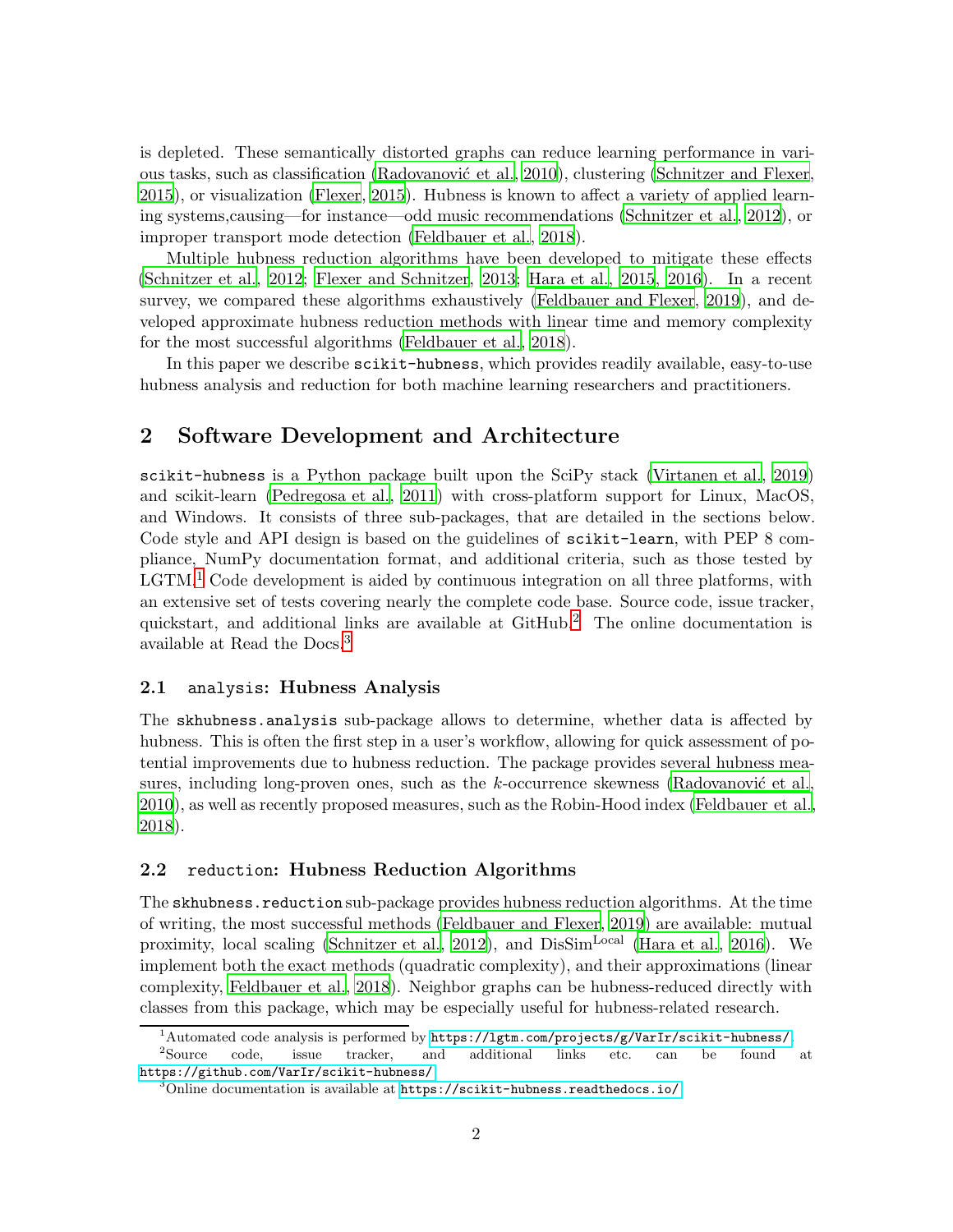```
from skhubness . data import \
    load_dexter
X, y = load\_dexter()from sklearn. neighbors import\
    KNeighborsClassifier
knn_vanilla = KNeighborsClassifier (
    n_neighbors =5 , metric =" cosine ",
)
from sklearn . model_selection import \
    cross_val_score
acc_vanilla = cross_val_score (
    knn_vanilla, X, y, cv=5)# Accuracy (vanilla kNN):
print(f''\{acc\_vanillamean() : .3f\}'')# 0.793
                                           from skhubness . data import \
                                              load_dexter
                                           X, y = load\_dexter ()
                                           from skhubness. neighbors import \
                                               KNeighborsClassifier
                                           knn_mp = KNeighborsClassifier (
                                               n_neighbors =5 , metric =" cosine ",
                                               hubness="mutual_proximity" )
                                           from sklearn.model_selection import\
                                               cross_val_score
                                           acc_mp = cross_val_score (
                                               knn_m, X, y, cv=5)
                                           # Accuracy ( hubness - reduced kNN )
                                           print(f'' \{ acc_m p . mean () : .3f\}'')# 0.893
```
<span id="page-2-0"></span>Example 1: Quickstart example. Left: kNN classification in scikit-learn. Right: Hubness reduction is enabled in scikit-hubness by providing one additional parameter.

### 2.3 neighbors: Neighbors-Based Learning

Practitioners find convenient interfaces to hubness-reduced neighbors-based learning in the skhubness.neighbors sub-package. It features all functionality from sklearn.neighbors and adds support for hubness reduction, where applicable. This includes, for example, the supervised KNeighborsClassifier and RadiusNeighborsRegressor, NearestNeighbors for unsupervised learning, and the general kneighbors graph.

Time and memory requirements of exact nearest neighbor algorithms scale quadratically with the number of samples. In order to support very large data sets, scikit-hubness provides approximate neighbor search with linear complexity. Several methods are currently available, including locality-sensitive hashing and hierarchical navigable small-world graphs(Aumüller et al., [2019](#page-4-11); [Malkov and Yashunin, 2016](#page-4-12)). Note, that approximate search can be employed in conjunction with or independently from hubness reduction. Therefore, scikit-hubness provides powerful neighbor search in large-scale data, hubness-affected or not.

## 3 Installation and Basic Example

Assuming an existing Python environment, scikit-hubness can be installed from the Python package index via \$ pip install scikit-hubness at the command line.

Example [1](#page-2-0) shows a quickstart example of text classification. Adapting sklearn-based nearest neighbor pipelines to use hubness reduction requires only minor modifications (see highlighted code). Given the vast user base of scikit-learn, hubness reduction is now available to a large number of machine learning researchers and practitioners with very little transition effort.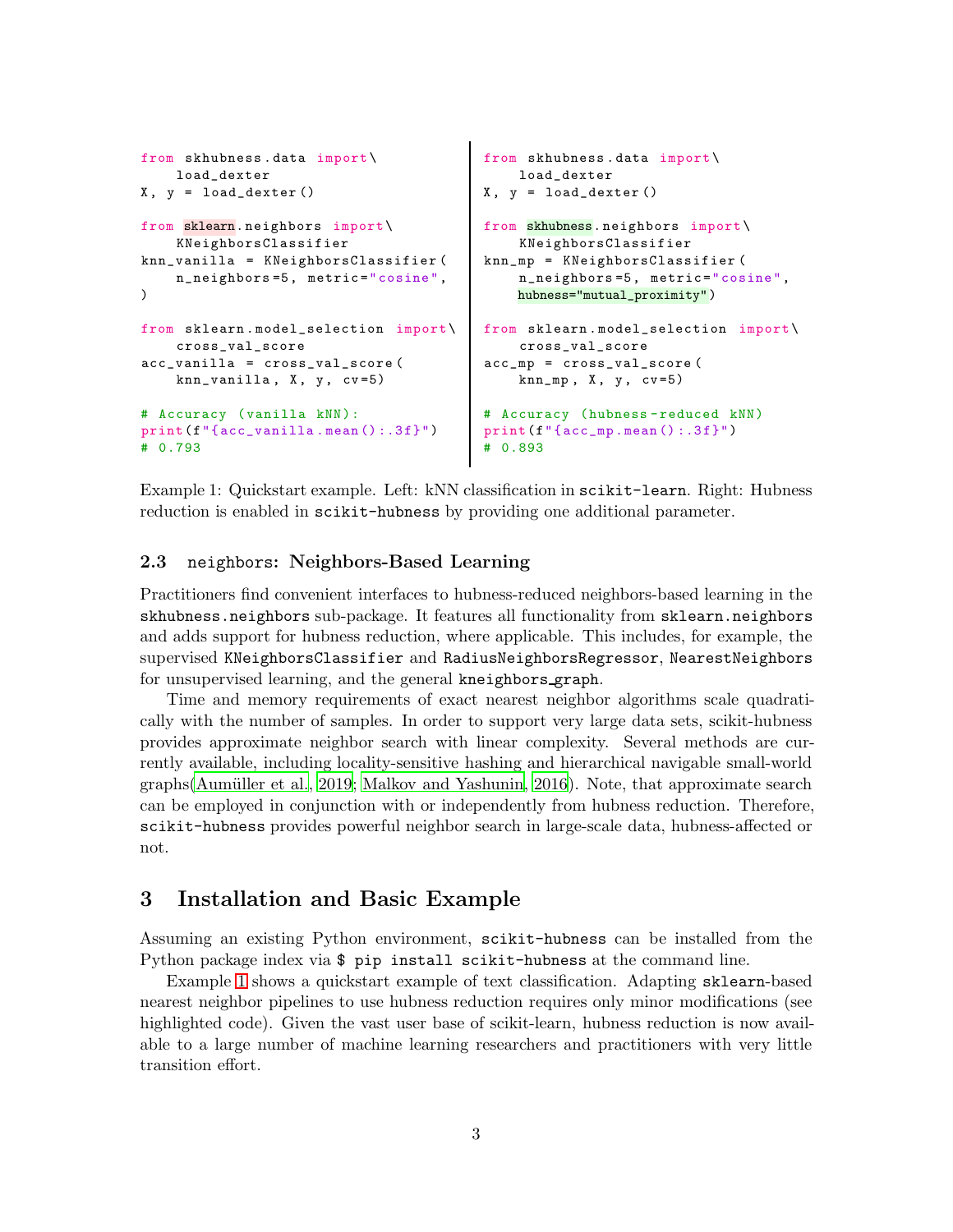| Tool                  | Platform | $_{\rm Last}$<br>update | Mutual<br>proximity | Local<br>scaling | DisSim<br>Local | Approximate<br>hubness reduction | scikit-learn<br>compatible |
|-----------------------|----------|-------------------------|---------------------|------------------|-----------------|----------------------------------|----------------------------|
| HubMiner <sup>4</sup> | Java.    | 2015                    |                     |                  |                 |                                  | (N/A)                      |
| $Hub- Toolbox5$       | Matlab   | 2016                    |                     |                  |                 |                                  | (N/A)                      |
| $Hub- Toolbox6$       | Python   | 2019                    |                     |                  |                 |                                  | (partial)                  |
| scikit-hubness        | Python   | 2019                    |                     |                  |                 |                                  |                            |

<span id="page-3-3"></span>Table 1: Comparison of hubness reduction software packages

## 4 Comparison to Similar Software

Several tools for hubness reduction have previously been developed. Table [1](#page-3-3) provides an overview of selected features. Within the last three years, only the Hub-Toolbox for Python and scikit-hubness have been actively developed. Both tools originate from our research groups. The Hub-Toolbox was released primarily to enable reproducibility for hubness research performed in our labs. It features only partial compatibility with scikit-learn, and is currently lacking a consistent API. Scikit-hubness succeeds the Hub-Toolbox, and puts a strong focus on usability. It has been rewritten from scratch in order to provide a more user-friendly, more easily extensible, fully scikit-learn compatible machine learning package.

## 5 Conclusion and Outlook

Ever since its original release, scikit-learn has become one of the most popular machine learning frameworks with over 65 000 dependent repositories on GitHub at the time of writing (August 2019). Scikit-hubness integrates seamlessly with scikit-learn, and introduces effective hubness reduction and approximate neighbor search into this ecosystem. We are confident to provide the most user-friendly hubness analysis and reduction software package released so far.

Future plans include adaption to significant changes of sklearn.neighbors likely to be introduced in the next major release: The KNeighborsTransformer and RadiusNeighbors-Transformer<sup>[7](#page-3-4)</sup> transform data into sparse neighbor graphs, which can subsequently be used as input to other estimators. Hubness reduction and approximate search can then be implemented as Transformers. This provides the means to turn skhubness.neighbors from a drop-in replacement of sklearn.neighbors into a scikit-learn plugin, which will (1) accelerate development, (2) simplify addition of new hubness reduction and approximate search methods, and (3) facilitate more flexible usage.

Acknowledgements We thank Silvan David Peter for testing the software. This research is supported by the Austrian Science Fund (FWF): P27703 and P31988

 ${}^{4}$ HubMiner is available from  $http://ailab.ijs.si/tools/hub-miner/.$  $http://ailab.ijs.si/tools/hub-miner/.$ 

<span id="page-3-0"></span> $5Hub-{\text{Tool}}$  for MATLAB is available from  $\text{https://github.com/OFAI/hub-toolbox-matlab}.$  $\text{https://github.com/OFAI/hub-toolbox-matlab}.$  $\text{https://github.com/OFAI/hub-toolbox-matlab}.$ 

<span id="page-3-1"></span> ${}^{6}$ Hub-Toolbox for Python is available from  $https://github.com/OFAI/hub-toolbox-python3.$  $https://github.com/OFAI/hub-toolbox-python3.$ 

<span id="page-3-4"></span><span id="page-3-2"></span> $7$ Upcoming scikit-learn changes: <https://github.com/scikit-learn/scikit-learn/pull/10482>